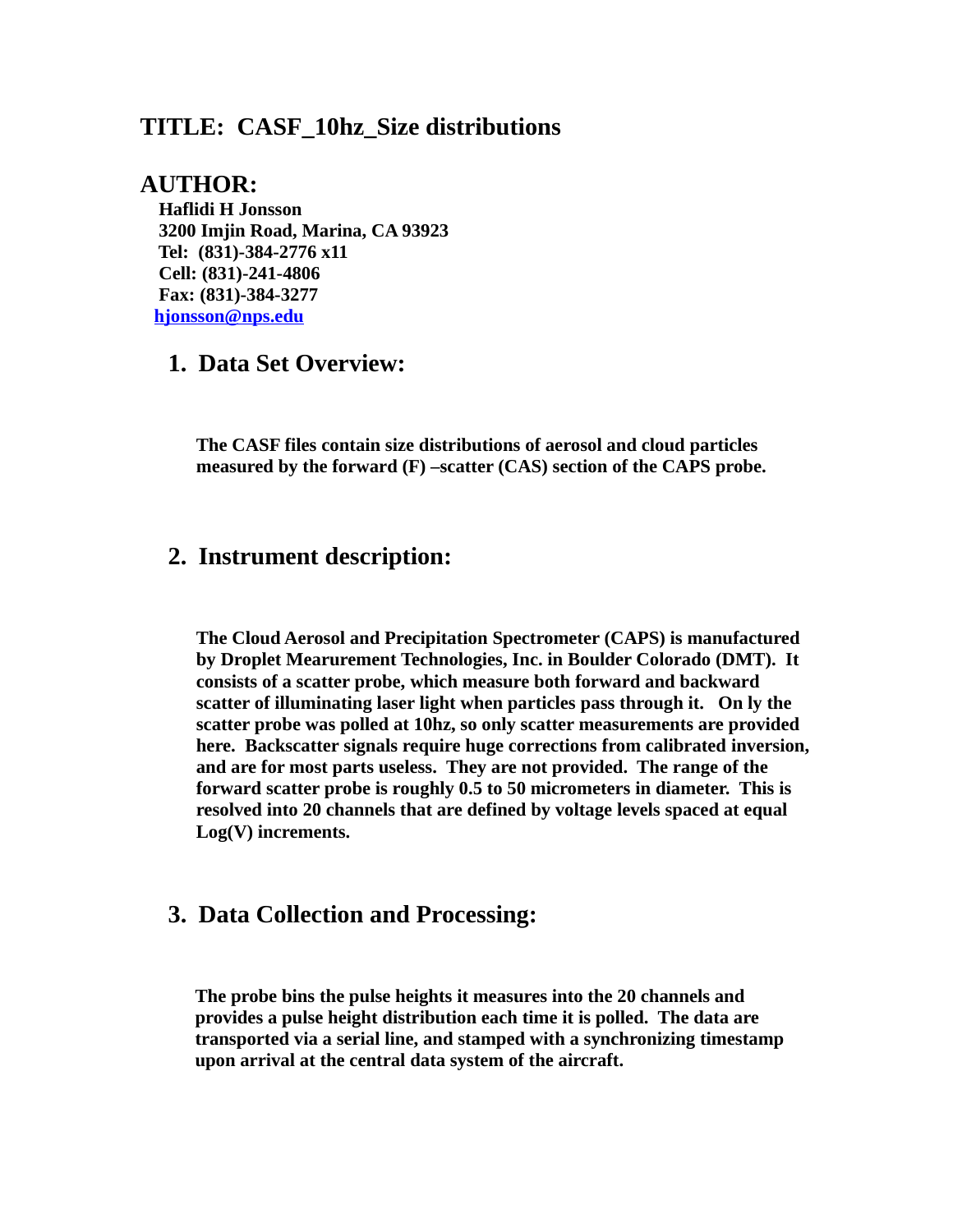#### **4: Data Format:**

**The data are provided in column tab delimited ASCII. Each row in the file corresponds to a given time. Missing data are indicated by a -9999. The column definitions are as follows. The pulse counts per channel have been converted to concentration per channel, i.e., number of particles per cubic centimeter for each channel. Thus total concentration of particles in the probe detection range is a simple sum of the numbers provided.**

*UTC mm:dd:hh:mm:ss.x universal time*

*CH1 CONC: Concentration of particles in channel 1. CH2 CONC: Concentration of particles in channel 2. CH3 CONC: Concentration of particles in channel 3. CH4 CONC: Concentration of particles in channel 4. CH5 CONC: Concentration of particles in channel 5. CH6 CONC: Concentration of particles in channel 6. CH7 CONC: Concentration of particles in channel 7. CH8 CONC: Concentration of particles in channel 8. CH9 CONC: Concentration of particles in channel 9. CH10 CONC: Concentration of particles in channel 10. CH11 CONC: Concentration of particles in channel 11. CH12 CONC: Concentration of particles in channel 12. CH13 CONC: Concentration of particles in channel 13. CH14 CONC: Concentration of particles in channel 14. CH15 CONC: Concentration of particles in channel 15. CH16 CONC: Concentration of particles in channel 16. CH17 CONC: Concentration of particles in channel 17. CH18 CONC: Concentration of particles in channel 18. CH19 CONC: Concentration of particles in channel 19. CH12 CONC: Concentration of particles in channel 20.* 

# **5: Data Remarks:**

**Based on glass bead and PSL calibrations the following table of correspondence between channel boundaries and liquid water drop diameter has been established:**